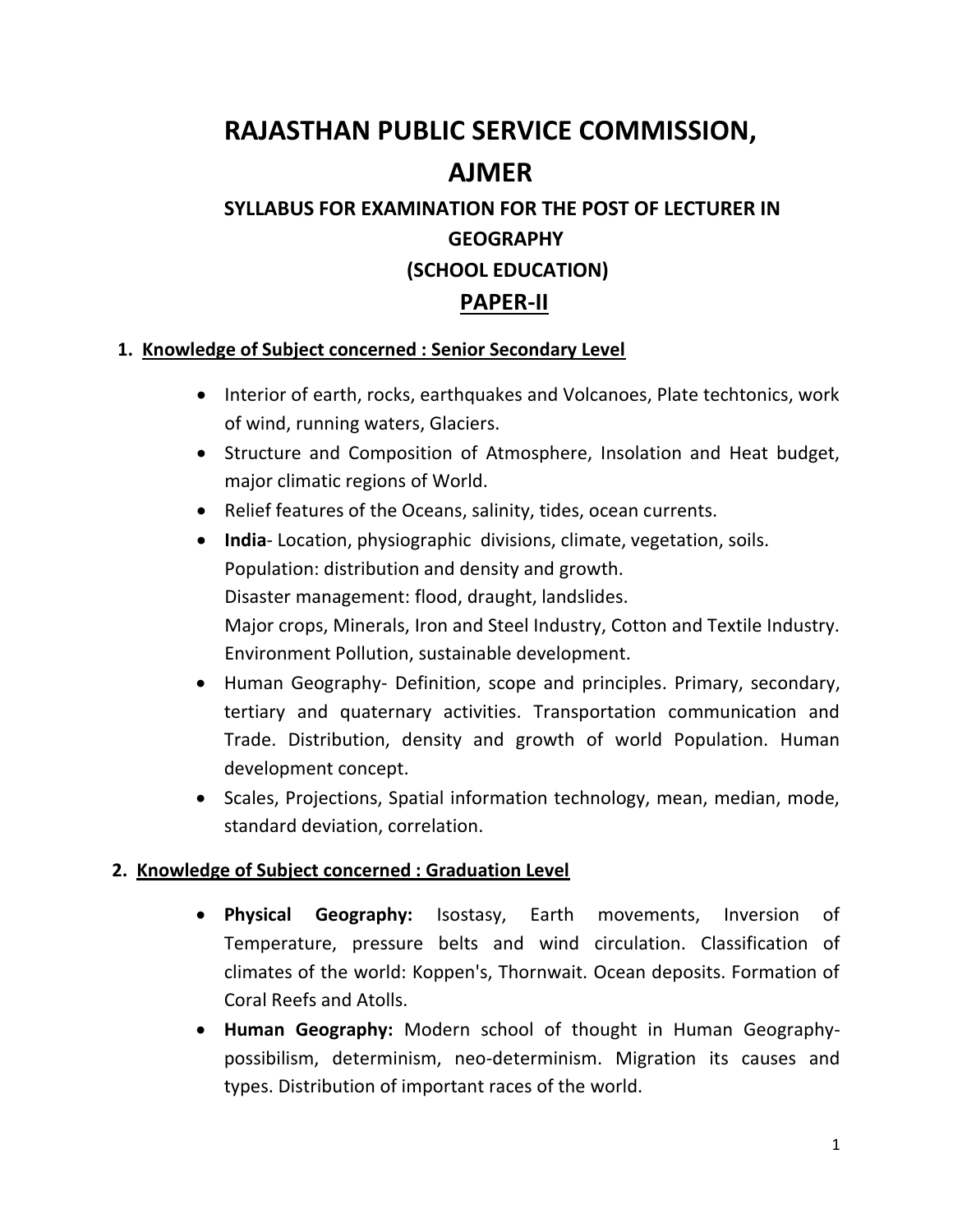- **Economic Geography:** Natural resources and their distribution. Agricultural regions of the world. Industrial regions of the world.
- **Geography of Thought:** Definition, scope, nature and purpose of Geography, contribution of Greek Geographers, Roman Geographers. Works of Humboldt, Ritter, Ratzel, Hartshorne, Huntington, Blache and Carl Saur.
- **Rajasthan:** Physiography, climate, vegetation, soils, irrigation. Major crops, chief minerals, major Industries. Population distribution and density. Desertification, Agro-climate regions.

#### **3. Knowledge of Subject concerned : PG Level**

- **Geography of Thought-** Dualism in geography. Behavioural geography. Recent trends in geography. Development of geography in India.
- **Geomorphology-** Fundamental concepts, slope evolution. Application of Geomorphic mapping. Environmental Geomorphology.
- **Economic Geography-** Theories of Plant location: Weber's Least Cost theory. Economic regions of India.
- **Urban Geography-** Origin and growth of Towns in Ancient Medival and Modern period. Umland principles of Town Planning.
- **Agricultural Geography-** Von Thunen's Agricultural Location theory. Green revolution in India. Agro-forestry importance and its scope in India.
- **Population Geography-** Theories of Population: Malthusian and optimum. The population policy of Government of India.
- **Political Geography-** Development of Political Geography. Concepts of Mackinder. The Unified field theory of Political Geography by B.S. Jones. Frontiers Boundaries and Buffer zones.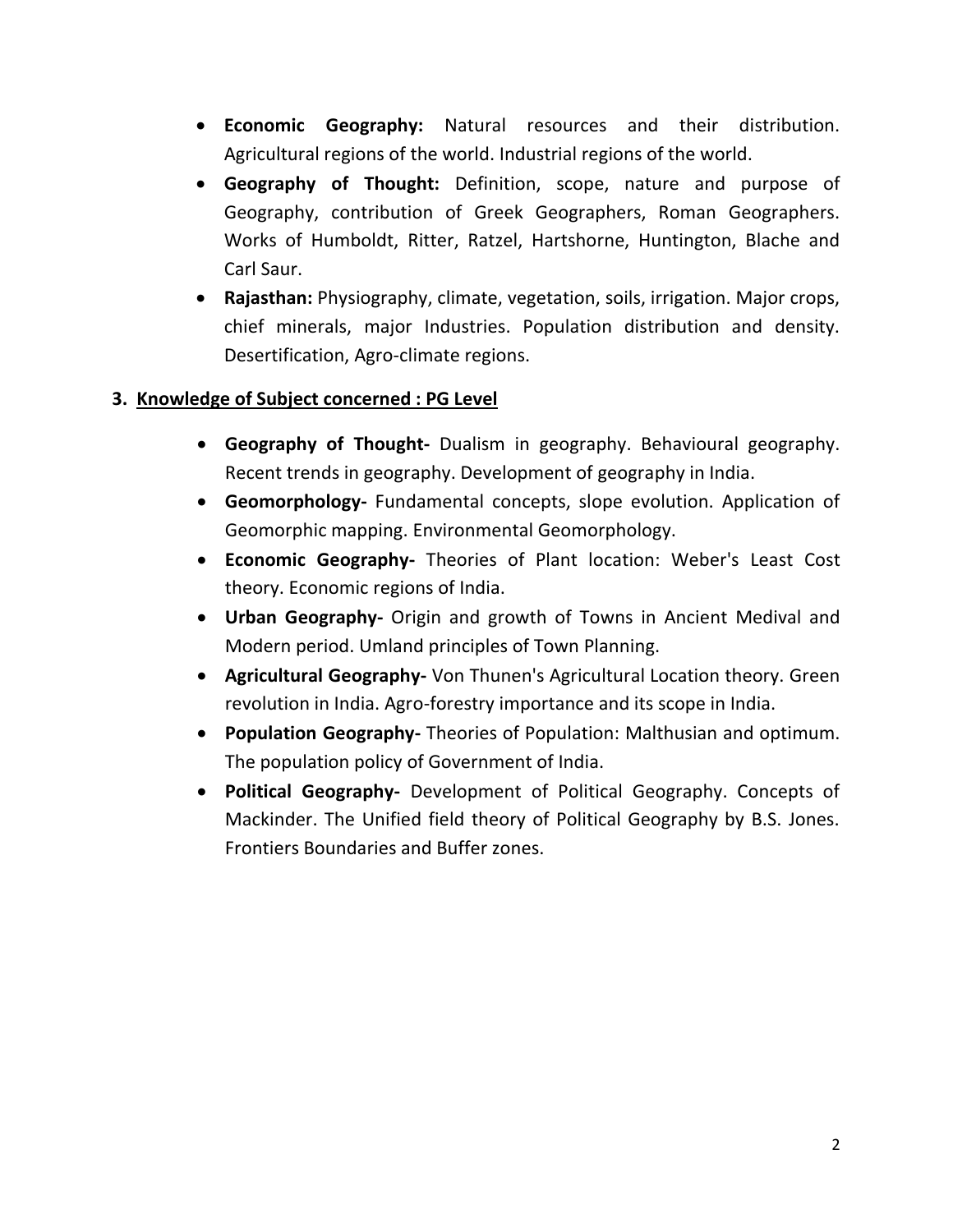### **Part – IV (Educational Psychology, Pedagogy, Teaching Learning Material, Use of computers and Information Technology in Teaching Learning)**

- 1. Importance of Psychology in Teaching-Learning :
	- Learner,
	- Teacher,
	- Teaching-learning process,
	- School effectiveness.
- 2. Development of Learner
	- Cognitive, Physical, Social, Emotional and Moral development patterns and characteristics among adolescent learner.
- 3. Teaching Learning :
	- Concept, Behavioural, Cognitive and constructivist principles of learning and its implication for senior secondary students.
	- Learning characteristics of adolescent and its implication for teaching.
- 4. Managing Adolescent Learner :
	- Concept of mental health and adjustment problems.
	- Emotional Intelligence and its implication for mental health of adolescent.
	- Use of guidance techniques for nurturing mental health of adolescent.
- 5. Instructional Strategies for Adolescent Learner :
	- Communication skills and its use.
	- Preparation and use of teaching-learning material during teaching.
	- Different teaching approaches:
		- Teaching models- Advance organizer, Scientific enquiry, Information, processing, cooperative learning.
	- Constructivist principles based Teaching.
- 6. ICT Pedagogy Integration :
	- Concept of ICT.
	- Concept of hardware and software.
	- System approach to instruction.
	- Computer assisted learning.
	- Computer aided instruction.
	- Factors facilitating ICT pedagogy integration.